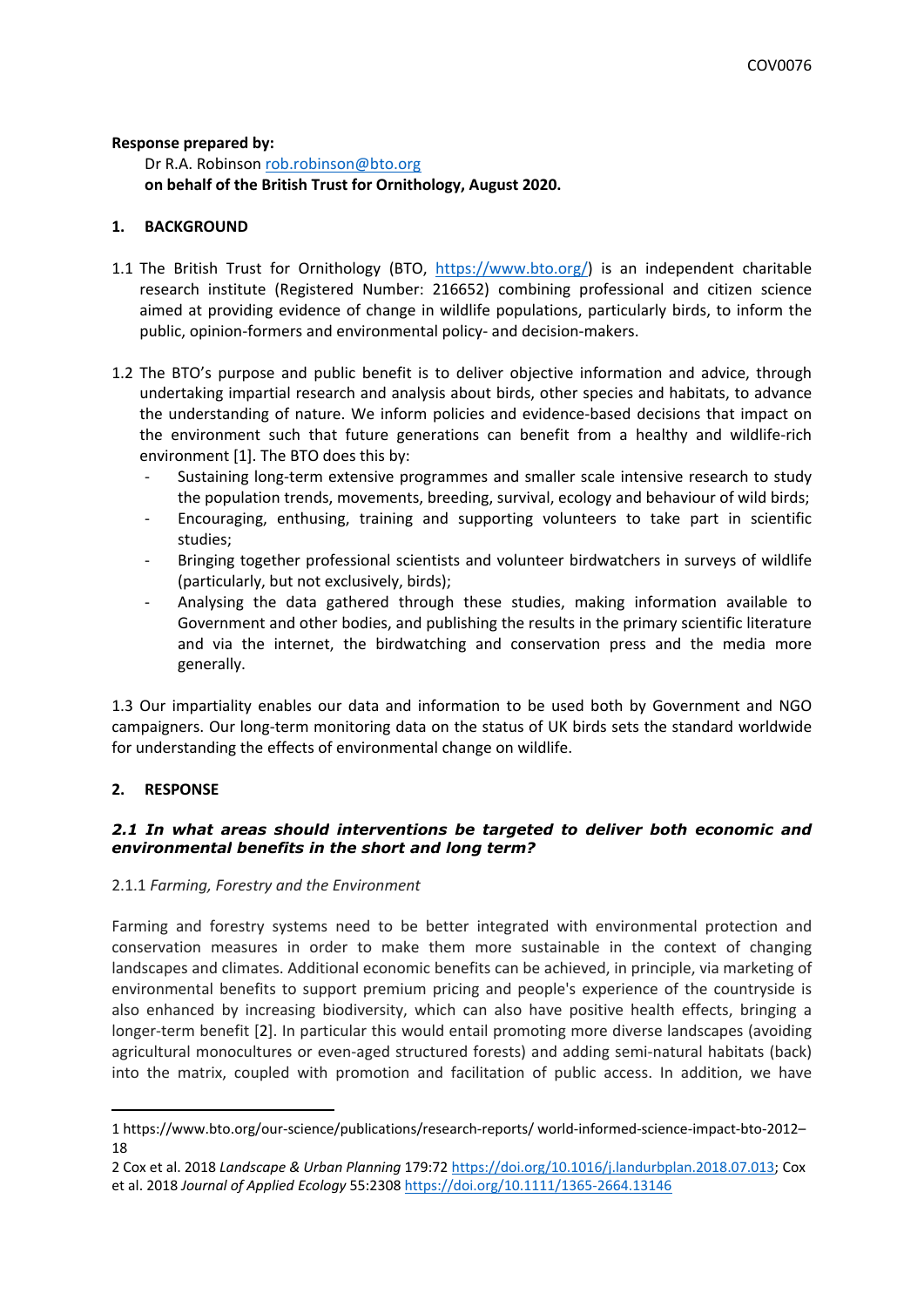evidence that merely increasing cropping heterogeneity (without taking land out of production) can have benefits for biodiversity and ecosystem services within agricultural landscapes [3] and that increasing structural heterogeneity can have multiple benefits in forested landscapes [4]. Cropping changes are rapid to achieve and mutable [5], but are less influential than broad-scale landscape structure changes, which although they require long-term policy commitment, have the largest effect on biodiversity.

The above would suggest that a degree of extensification and re-integration of environmental and conservation management into agriculture and forestry would be beneficial. Ongoing research and monitoring has identified management measures within agri-environment schemes that can integrate environmental management with agricultural production and that can be successful in benefiting target species and communities [6]. Similarly, different silvicultural systems can benefit different species and environmental benefits while retaining other objectives such as commercial production, but with crop rotations typically measured in decades management decisions can have longer-term consequences [7]. For both agriculture and forestry, decisions about the best combinations for specific contexts remain complex and better evidence is needed at the appropriate spatial and temporal scales. It has been proposed that national biodiversity targets might be met most effectively by a land-sparing strategy allowing further intensification of production areas while environmental management is removed to other, dedicated locations [8]. Such an approach, however, does not account for the non-biodiversity benefits of integrating environmental management with production (e.g. human access, carbon sequestration and water quality protection) so may yield fewer benefits in today's multi-functional landscapes.

#### 2.1.2 *Offshore renewable energy*

Offshore wind is a key part of strategies to mitigate the impacts of climate change by reducing reliance on fossil fuels. Current government policy is for 30GW of energy to be generated using offshore wind by 2030. However, there are significant environmental challenges, particularly in relation to our internationally important seabird populations [9]. As the scale of this development increases, there are significant concerns about the cumulative impact of multiple wind farms on vulnerable species such as the black-legged kittiwake. Indeed, at present, the predicted impact of collision with turbines represents a significant consenting risk to future offshore wind developments; in part, this reflects uncertainty both in relation to the parameters underpinning models used in assessments but, also in relation to how appropriate the models are themselves [10]. This has been highlighted as a key concern for at least the past decade, yet developing a robust approach to cumulative impact assessment has proven to be a "wicked" challenge. Progress will depend on the availability of information on demographic processes to robustly assess the cumulative effect of

<sup>3</sup> Sirami et al. 2019 *Proceedings of the National Academy of Sciences* 116:16442 <https://doi.org/10.1073/pnas.1906419116>

<sup>4</sup> Peura et al. 2018 *Biological Conservation* 217:104 <https://doi.org/10.1016/j.biocon.2017.10.018>

<sup>5</sup> Siriwardena et al. 2012 *Ecography* 35:162 <https://doi.org/10.1111/j.1600-0587.2011.06839.x>

<sup>6</sup> Baker et al. 2012 *Journal of Applied Ecology* 49:871 <https://doi.org/10.1111/j.1365-2664.2012.02161.x>

<sup>7</sup> Calladine et al. 2018 Plantations of non-native tree species. In: *Ecology and Conservation of Forest Birds*. Cambridge University Press, Cambridge. Pp 350 – 386.

<sup>8</sup> Finch et al. 2019 *Conservation Biology* 33:1045 <https://doi.org/10.1111/cobi.13316> 9 Furness et al. 2013 *Journal of Environmental Management* 119:56 <https://doi.org/10.1016/j.jenvman.2013.01.025>; Thaxter et al. 2019 *Journal of Applied Ecology* 56:2410 <https://doi.org/10.1111/1365-2664.13488>

<sup>10</sup> Cook & Robinson 2017 *Journal of Environmental Management* 119:113

<https://doi.org/10.1016/j.jenvman.2016.12.025>; Cook et al. 2018 *Marine Environmental Research* 140:278 <https://doi.org/10.1016/j.marenvres.2018.06.017>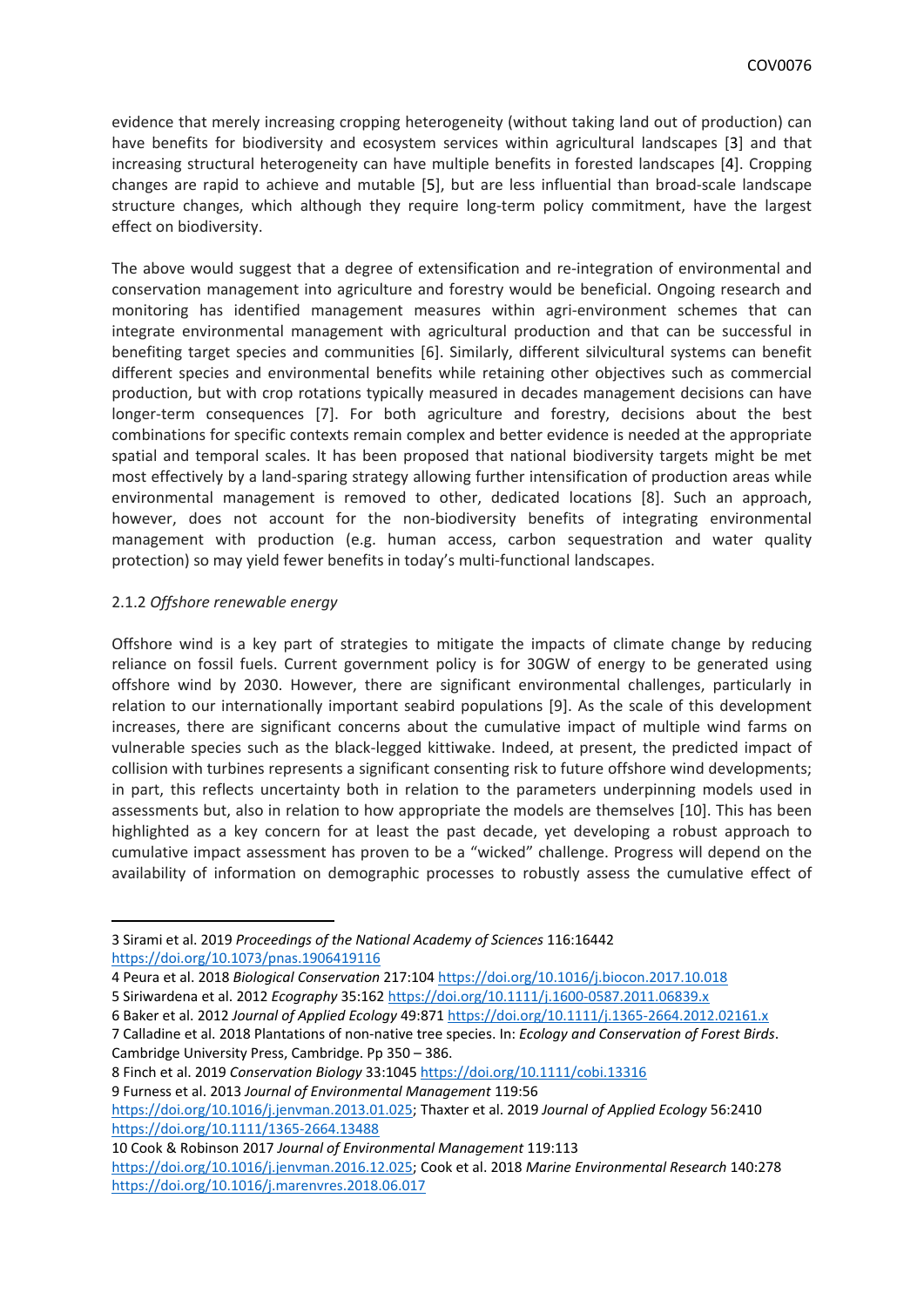multiple stressors at a population level, which can be achieved through support for citizen science monitoring schemes [11].

At present, the UK is a world leader in relation to installed offshore wind capacity meaning that there is significant opportunity to export some of the expertise that we have developed in relation to the assessment of the environmental impacts of offshore wind and efforts to minimise any adverse effects on the environment. There may be particular opportunities in relation to emerging markets in the Far East (Japan, Taiwan and China) and the US. Efforts should focus on approaches such as marine spatial planning to minimise interactions between vulnerable bird populations and offshore wind farms and methods to mitigate any impacts (e.g. raising turbine hub height in order to reduce collision risk, increasing turbine spacing to reduce displacement risk [12]). In addition to this, there is the potential to consider win-win approaches whereby the methods used to mitigate impacts on birds may also have a positive impact on the energy generated (e.g. raising turbine hub height may increase turbine availability).

## *2.2 How can the economic recovery stimulus be used to deliver green jobs at a time of potentially high unemployment?*

The UK is fortunate to have a diverse and active community of environmental non-governmental organisations (NGOs), supported by well over a million members and tens of thousands of volunteers. Many of these volunteers are highly skilled, collectively contributing over 7.5 million hours annually towards the survey and monitoring of our wildlife in an incredibly cost effective manner for society [13]. Their efforts provide the vital data and evidence used by Government and others to assess the challenges facing the natural world, from biodiversity loss to climate change, and to identify and test solutions, such as the effectiveness of protected sites or agri-environment schemes [14].

JNCC's portfolio of surveillance schemes collectively provide robust long-term data on the abundance of a range of species from plants to insects to mammals and birds, together these provide information about the provision of a range of ecosystem services (pollinators, species of cultural value) or dis-services (pests and invasive non-natives), aspects of ecosystem function and environmental quality. At the BTO we run many of these schemes, and others, through our network of thousands of skilled volunteers, which not only deliver vital evidence and information to inform decision-making, but also contribute significantly to the mental health and wellbeing of those participating in addition to the public understanding of science [1]. As demonstrated by our collaboration with JNCC on Terrestrial Surveillance Development and Analysis (TSDA) and other work, there is considerable potential to deliver significant additional information to support government decision-making around these schemes, and to develop other approaches to data collection such as around passive acoustic monitoring [15] or eDNA.

[https://assets.publishing.service.gov.uk/government/uploads/system/uploads/attachment\\_data/file/809454/](https://assets.publishing.service.gov.uk/government/uploads/system/uploads/attachment_data/file/809454/BTO_2019_Seabird_colony_monitoring_and_offshore_renewables.pdf) BTO 2019 Seabird colony monitoring and offshore renewables.pdf

12 Johnston et al. 2014 Journal of Applied Ecology 51:31 <https://doi.org/10.1111/1365-2664.12191> 13 Hayhow et al. 2019 *The State of Nature 2019*. State of Nature Partnership; Butchart et al. 2019 *Nature* 566:182 <https://doi.org/10.1038/d41586-019-00549-4>

14 Robinson et al. (2018) Terrestrial evidence review part 1: The value of JNCC's terrestrial evidence programme. [http://data.jncc.gov.uk/data/819af873-5b9c-424a-9c0f-c73aec2e181f/JNCC18-01-Terrestrial](http://data.jncc.gov.uk/data/819af873-5b9c-424a-9c0f-c73aec2e181f/JNCC18-01-Terrestrial-evidence-review-part1.pdf)[evidence-review-part1.pdf;](http://data.jncc.gov.uk/data/819af873-5b9c-424a-9c0f-c73aec2e181f/JNCC18-01-Terrestrial-evidence-review-part1.pdf) [https://www.bto.org/sites/default/files/shared\\_documents/publications/bto](https://www.bto.org/sites/default/files/shared_documents/publications/bto-jncc/BTO-JNCC-Partnership-brochure-web.pdf)[jncc/BTO-JNCC-Partnership-brochure-web.pdf](https://www.bto.org/sites/default/files/shared_documents/publications/bto-jncc/BTO-JNCC-Partnership-brochure-web.pdf)

15 Newson et al. 2015 *Biological Conservation* 191:39 [https://doi.org/10.1016/j.biocon.2015.06.009;](https://doi.org/10.1016/j.biocon.2015.06.009) Newson

<sup>11</sup> Cook et al. 2019 Review of the Potential of Seabird Colony Monitoring to Inform Monitoring Programmes for Consented Offshore Wind Farm Projects. BTO, Thetford.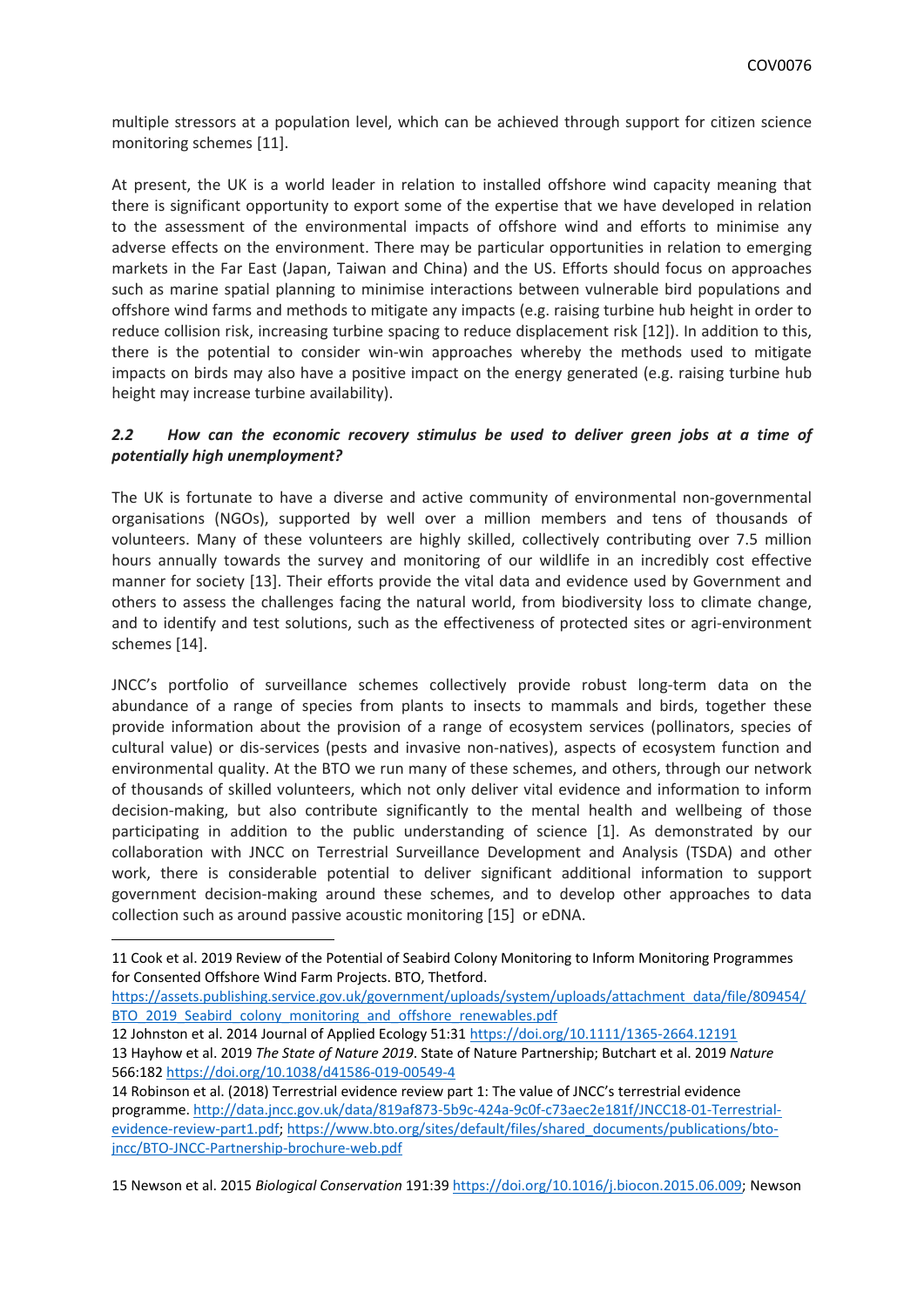The NGO conservation sector has suffered a 34% decline in public sector funding on biodiversity since 2008/9 [16]. Reversing this decline will provide additional capacity to deliver much needed development around these schemes and outputs to inform decision-making and to report on the environmental responses to the green recovery. In addition, it is estimated that every £1 investment in nature volunteer projects delivers £8.50 in societal return, whilst also providing opportunities for the public, students and young people to develop new skills to support potential future careers.

The coronavirus pandemic has had major impacts on the work of environmental NGOs. As charities, our organisations are experiencing a dramatic loss of income with a consequent impact on jobs and capacity to deliver. If the UK is to follow the "build back better" approach being outlined by various governments, and to adopt nature-based solutions to societal challenges such as climate change, then the surveillance and monitoring that we deliver through our networks of skilled volunteers and professional staff will be vital to inform future decision-making and to test and evaluate solutions [17 ]. This cannot happen if our ability to maintain and develop our monitoring schemes is constrained by a lack of funding. Without a diverse, well-supported and vibrant NGO sector, the UK Government will fail to meet its laudable environmental commitments. Without a landscape rich in wildlife, society will be the poorer, with consequent additional health and well-being costs.

# *2.3 The pause in economic activity, fall in traffic and increase in working from home during the lockdown has resulted in rapid reductions in air pollution and greenhouse gas emissions; what measures can be utilised in the recovery to continue these trends as economic activity resumes?*

Urban green spaces have significant potential to support, and to enhance, local biodiversity, so could therefore reduce the ecological trade-offs with development with appropriate spatial planning [18]. Moreover, strategically planned networks of multi-functional green spaces are expected to deliver not only positive biodiversity conservation outcomes, but also to improve the provision of essential ecosystem services, such as climate change resilience, and with direct benefits to human well-being [19 ]. At the same time there are significant associations between the abundance of breeding birds and proximity to roads, with particularly negative associations close to major roads [20]. Similarly, changes in agricultural productivity are linked to changes in farmland birds as measured by the farmland bird index [21]. These examples illustrate how long-term biodiversity surveillance data can be re-purposed to test for and track future changes in aspects of the environment in response to increasing economic activity and show the importance of maintaining and supporting biodiversity monitoring, much of which is volunteer-based so highly cost-effective, to provide measures of the impacts (beneficial or otherwise) of recovery activities.

## *2.4 In the run up to Conferences of the Parties to UN conventions on climate change and biodiversity next year, how can the UK use its influence, as both host of COP26 and when holding the Presidency of the G7 in 2021, to influence the nature of economic rescue packages around the world?*

et al. 2017 *Biological Conservation* 215:61; Newson et al. 2017 *Methods in Ecology & Evolution* 8:1051 <https://doi.org/10.1111/2041-210X.12720>

<sup>16</sup> https://hub.jncc.gov.uk/assets/42bca044-0e1b-449b-8e8f-e357e65e3822

<sup>17</sup> Morecroft et al. 2019 *Science* 366:eaaw9256 <https://doi.org/10.1126/science.aaw9256>

<sup>18</sup> Plummer et al. 2020 *Journal of Applied Ecology* in press <https://doi.org/10.1111/1365-2664.13703>

<sup>19</sup> Cox et al. 2017 International Journal of Environmental Research and Public Health 14:172 <https://doi.org/10.3390/ijerph14020172>

<sup>20</sup> Cooke et al. 2020 *Ibis* 162:885 <https://doi.org/10.1111/ibi.12787>; Cooke et al. 2020 *Nature Communications* 11:3125 <https://doi.org/10.1038/s41467-020-16899-x>

<sup>21</sup> Eglington & Pearce-Higgins 2012 *PLoS One* 7:30407 <https://doi.org/10.1371/journal.pone.0030407>